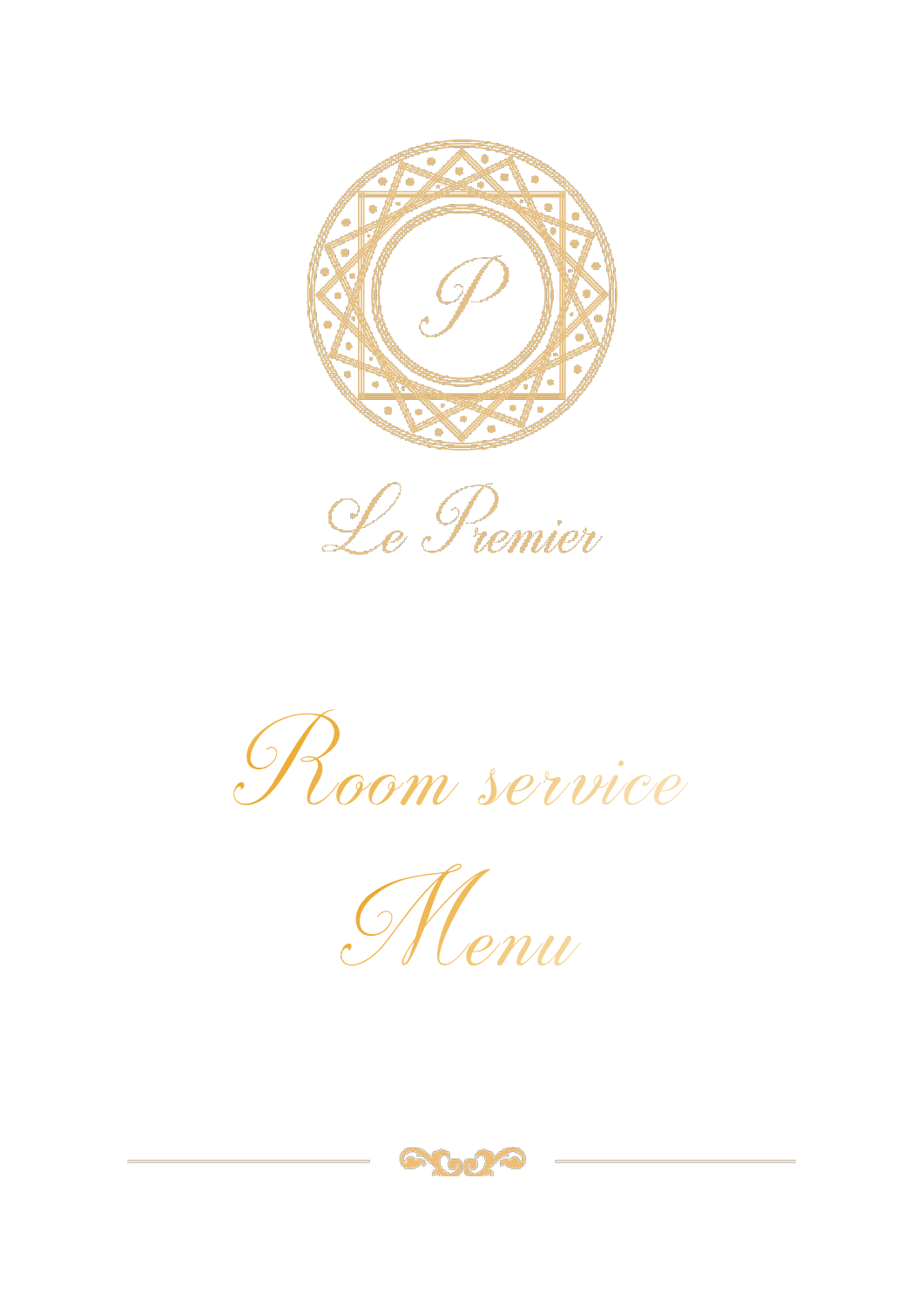

## *Hladna predjela*

*Club sendvič Le Premier*  Tost, piletina, zelena salata, majoneza, jaje, hrskava panceta, rajčica

*Kn.52,00*

*Focaccia s pršutom*  Focaccia, pršut, maslac, camembert, iceberg salata

*Kn 54,00*

*Rib-eye salata s pečenim povrćem*  Rib-eye steak, lisnate salate, pečeno povrće, grana padano

*Kn.95,00*

# *Juhe*

*Consome od pivca s domaćim rezancima*

*Kn.35,00*

*Krem juha od rajčice s rižom*

*Kn.30,00*

## *Topla predjela*

*Rižoto od šumskih gljiva*  Riža, izabrane šumske gljive

*Kn.75,00*

*Špageti u umaku od rajčice*  Špageti s domaćim umakom od rajčice

*Kn.50,00*

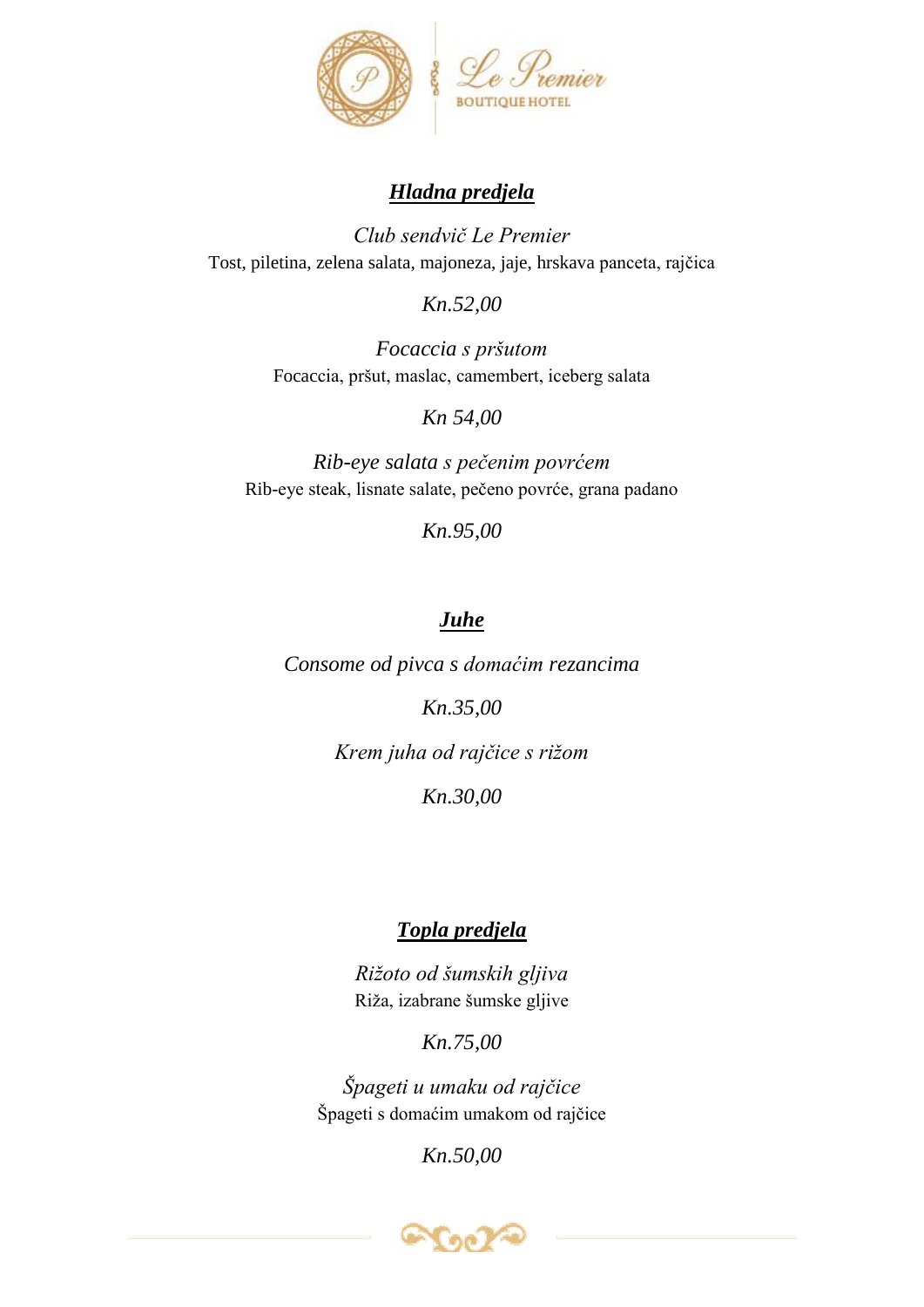

### *Glavna jela*

*Teleći kare uz mouse od krumpira*  Teleći kare, pire krumpir, šparoge, teleći jus

*Kn. 165,00*

*File lososa s koricom od chilija uz mouse od krumpira*  File lososa s koricom od chilija uz mouse od krumpira aromatiziran s češnjakom, jouliene povrće i pesto od rikule

*Kn.135,00*

*File brancina s pireom od celera i krumpira*  Brancin, celer, krumpir, komorač, začinjeno s agrumima

*Kn. 150,00*

# *Deserti*

*Ekler od bijele čokolade s gelom od malina*

*Kn.42,00*

*Ekler od tamne čokolade s gelom od šumskog voća*

*Kn. 42,00*

*Mousse od lješnjaka s biskvitom od tamne čokolade*

*Kn. 40,00*

 *Izbor nacionalnih i internacionalnih sireva*

*Kn. 80,00*

*Usluga servisa u sobu je dostupna od 12,00 - 22,00h Usluga servisa u sobu se naplaćuje 30,00 Kn.*

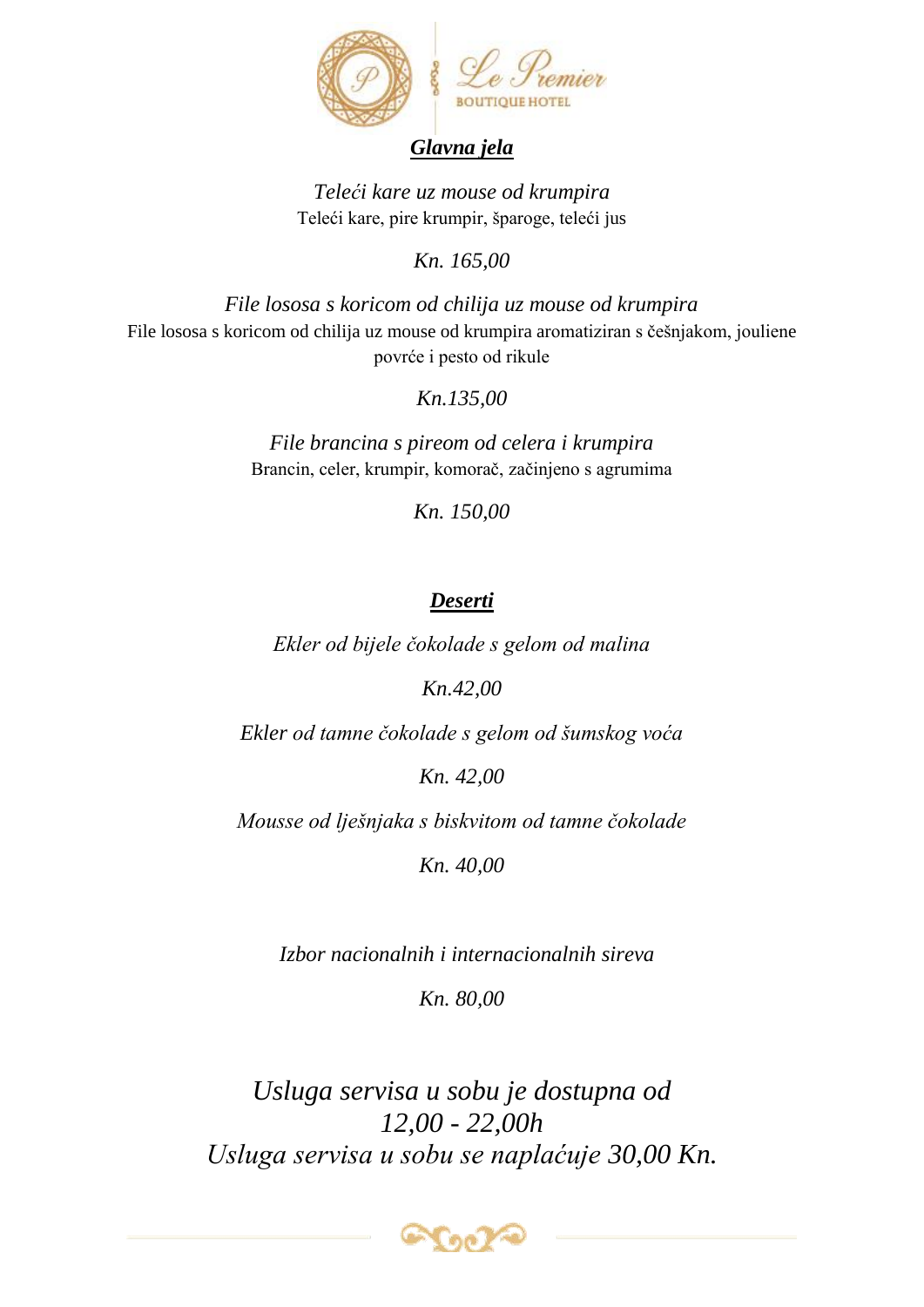

### *Appetizers*

*Club sandwich Le Premier*  Toast, chicken, green lettuce, mayonnaise, egg, crispy bacon, tomato

#### *Kn.55,00*

*Focaccia with prosciutto*  Focaccia, prosciutto, butter, camembert cheese, iceberg salad

### *Kn 45,00*

*Rib-eye steak salad*  Grilled Rib-eye steak, young leafy salads, grilled vegetables and Grana Padano cheese

*Kn.95,00*

## *Soups*

*Rooster consommé with homemade noodles*

*Kn.35,00*

*Cream tomato soup with basmati rice*

*Kn.30,00*

## *Hot apetizers*

*Forest mushrooms risotto*  Rice, picked forest mushrooms

*Kn.75,00*

*Spaghetti in tomato sauce*  Spaghetti with homemade tomato sauce

*Kn.50,00*